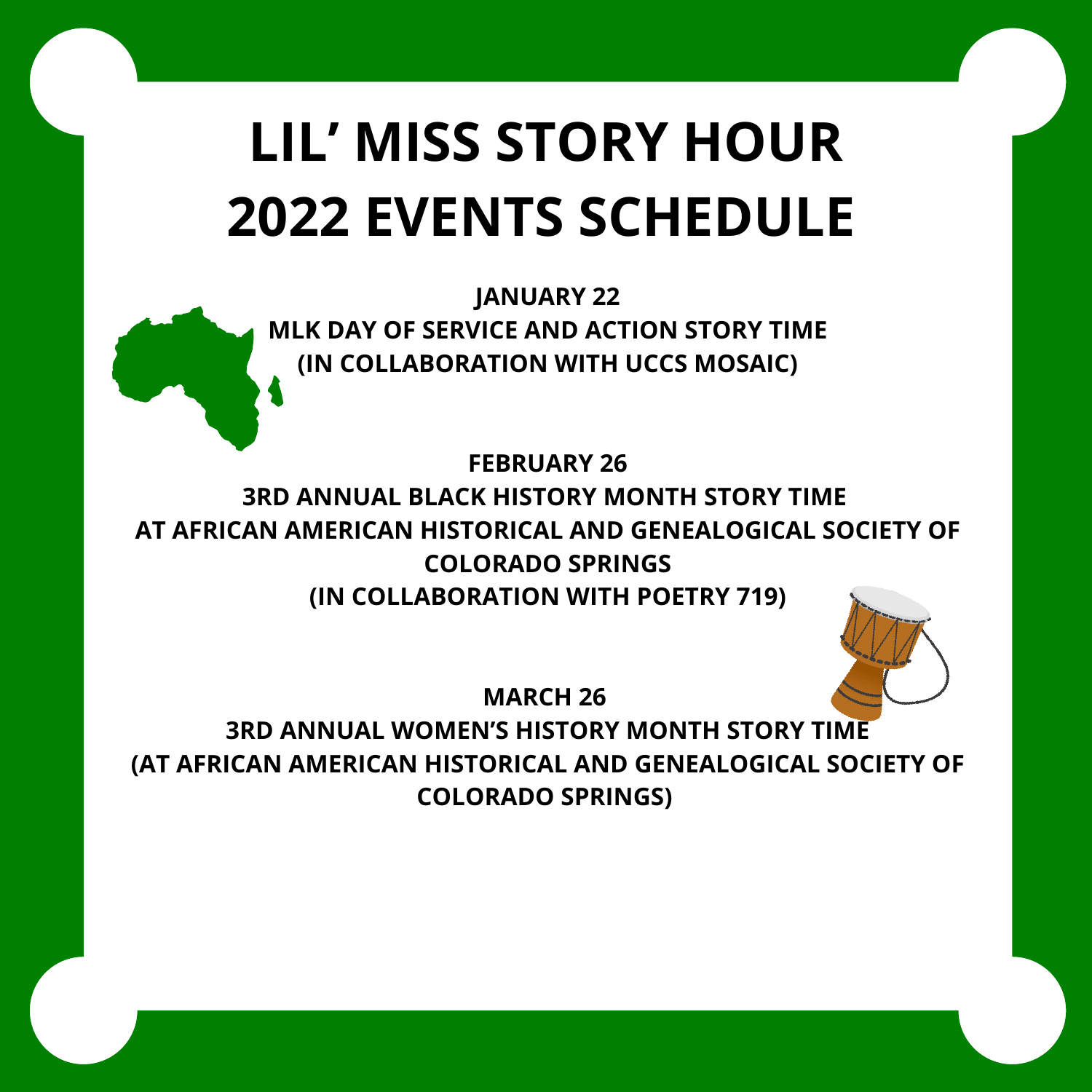#### **APRIL 2**

#### **GENDER NEUTRAL/FRACTURED FAIRY TALES PRINCESS STORY TIME OPENING SPRING 2022 DRAG SHOW FUNRAISER (AT ICONS)**

#### **APRIL 9**

## **ROLLER SKATING FUNRAISER EVENT AT SKATE CITY (IN COLLABORATION WITH ONEBODY ENTERTAINMENT)**

**APRIL 23**

**3RD ANNUAL NATIONAL POETRY AND JAZZ MONTH STORY TIME (AT AFRICAN AMERICAN HISTORICAL AND GENEALOGICAL SOCIETY OF COLORADO SPRINGS)**

> **MAY 14 3RD ANNUAL AAPI STORY TIME (LOCATION TBD)**

> > **JUNE 18**

**3RD ANNUAL JUNETEENTH, PRIDE, BLACK MUSIC MONTH STORY TIME AT AMERICA THE BEAUTIFUL PARK (IN COLLABORATION WITH THE ANNUAL COLORADO SPRINGS JUNETEENTH FESTIVAL)**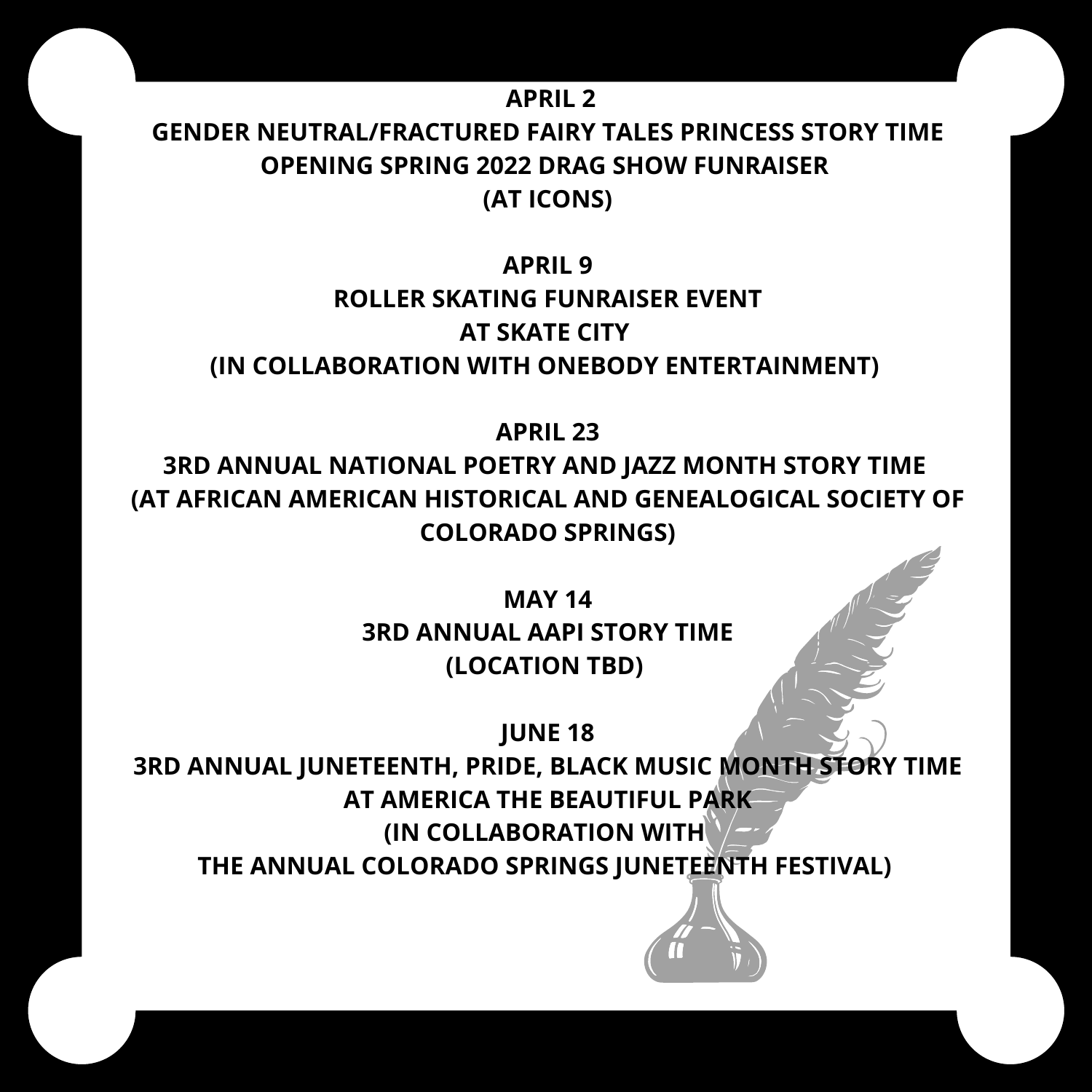## **AUGUST 13 OUTDOOR THEMED AND PET CARE STORY TIME AT PLATTE FURNITURE (IN COLLABORATION WITH KNOB HILL URBAN ARTS DISTRICT)**

#### **AUGUST 20 BACK TO SCHOOL STORY TIME (AT AFRICAN AMERICAN HISTORICAL AND GENEALOGICAL SOCIETY OF COLORADO SPRINGS)**

#### **AUGUST 27 COMMUNITY LOVE: A BLACK FAMILY STORY TIME (AT THE 2ND ANNUAL DEAR SUMMER FEST)**

**SEPTEMBER 24 3RD ANNUAL LATINX/HISPANIC HERTIAGE MONTH STORY TIME (LOCATION TBD)**